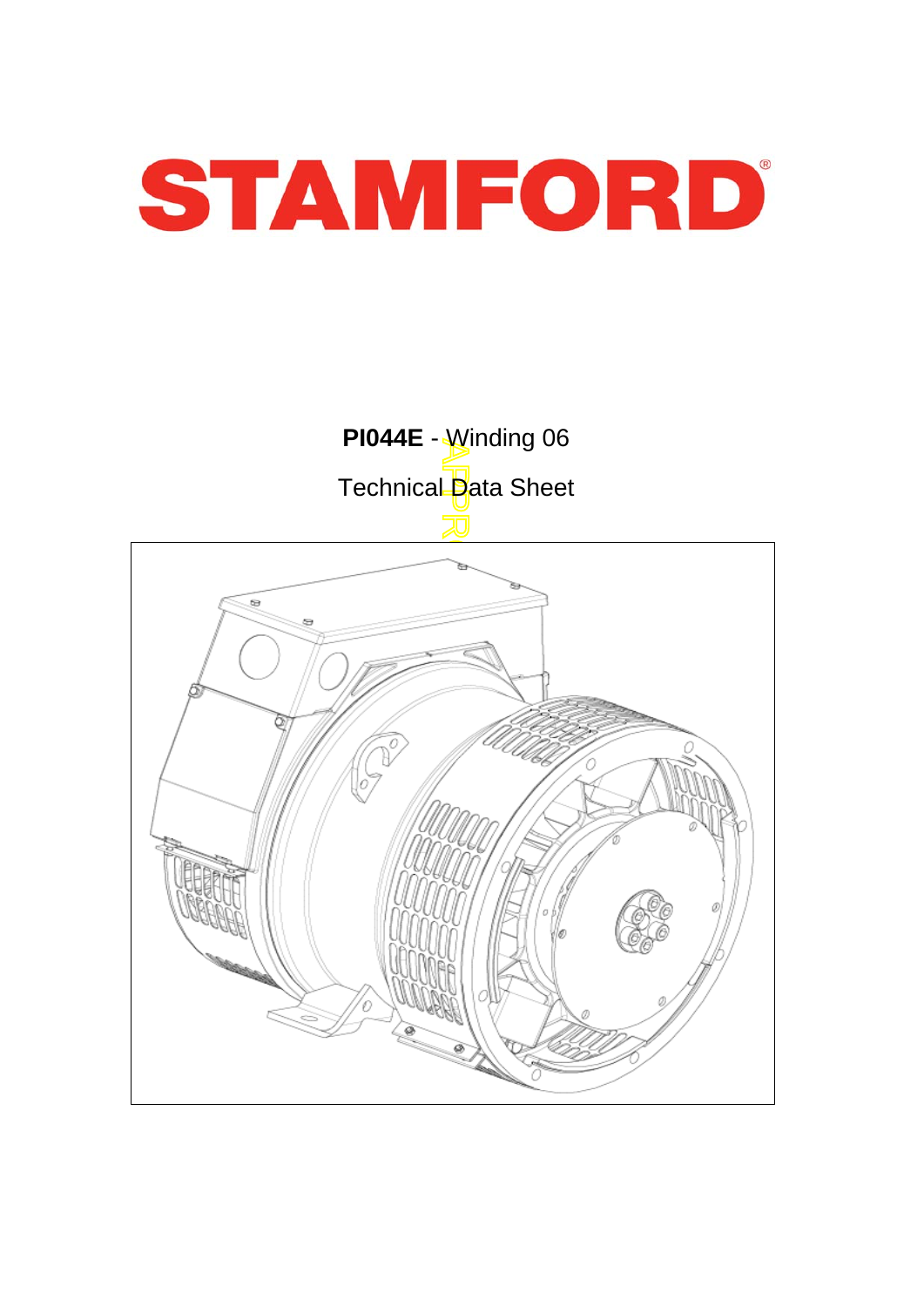### PI044E **SPECIFICATIONS & OPTIONS**



### **STANDARDS**

Stamford industrial generators meet the requirements o f BS EN 60034 and the relevant section of other international standards such as BS5000, VDE 0530, NEMA MG1-32, IEC34, CSA C22.2-100, AS1359.

Other standards and certifications can be considered on request.

#### **VOLTAGE REGULATOR**

#### **AS480 AVR fitted as STANDARD**

With this self-excited system the main stator provides power via the AVR to the exciter stator. The high efficiency semi-conductors of the AVR ensure positive build-up from initial low levels of residual voltage.

The exciter rotor output is fed to the main rotor through a three-phase full-wave bridge rectifier. The rectifier is protected by a surge suppressor against surges caused, for example, by short circuit or out-of-phase paralleling. The AS480 will support limited accessories, RFI suppession remote voltage trimmer and for the P1 range only a 'droop' Current Transformer (CT) to permit parallel operation with other ac generators.

The AVR is can be fitted to either side of the generator in its own housing in the non-drive end bracket.

### **Excitation Boost System (EBS) (OPTIONAL)**

The EBS is a single, self-contained unit, attached to the non-drive end of the generator.

The EBS unit consists of the Excitation Boost Controller (EBC) and an Excitation Boost Generator (EBG). Unde r fault conditions, or when the generator is subjected to a large impact load such as a motor starting, the generator voltage will drop. The EBC senses the drop in voltage and engages the output power of the EBG. This additional power feeds the generator's excitation system, supporting the load until breaker discrimination can remove the fault or enable the generator to pick up a motor and drive the voltage recovery.

#### **WINDINGS & ELECTRICAL PERFORMANCE**

All generator stators are wound to 2/3 pitch. This eliminates triplen (3rd, 9th, 15th …) harmonics on the voltage waveform and is found to be the optimum design for trouble-free supply of non-linear loads. The 2/3 pitch design avoids excessive neutral currents sometimes seen with higher winding pitches, when in parallel with the mains. A fully connected damper winding reduces oscillations during paralleling. This winding, with the 2/3 pitch and carefully selected pole and tooth designs, ensures very low waveform distortion.

#### **TERMINALS & TERMINAL BOX**

Dedicated Single Phase generators have 4 ends brought out to the terminals, which are mounted at the non-drive end of the generator. A sheet steel terminal box contains provides ample space for the customers' wiring and gland arrangements. Alternative terminal boxes are available fo r customers who want to fit additional components in the terminal box.

### **SHAFT & KEYS**

All generator rotors are dynamically balanced to better than BS6861:Part 1 Grade 2.5 for minimum vibration in operation. Two bearing generators are balanced with a half key.

#### **INSULATION / IMPREGNATION**

The insulation system is class 'H'.

All wound components are impregnated with materials and processes designed specifically to provide the high build required for static windings and the high mechanical strength required for rotating components.

#### **QUALITY ASSURANCE**

Generators are manufactured using production procedures having a quality assurance level to BS EN ISO 9001.

APPROVED DOCUMENT The stated voltage regulation may not be maintained in the presence of certain radio transmitted signals. Any change in performance will fall within the limits of Criteria B' of EN 61000-6-2:2001. At no time will the steady-state voltage regulation exceed 2%.

#### **DE RATES**

All values tabulated on page 8 are subiect to the following reductions

**5%** when air inlet filters are fitted.

3% for every 500 metres by which the operating altitude exceeds 1000 metres above mean sea level.

3% for every 5°C by which the operational ambient temperature exceeds 40°C.

 Note: Requirement for operating in an ambient exceeding 60°C must be referred to the factory.

5% For reverse rotation

(Standard rotation CW when viewed from DE)

*NB Continuous development of our products entitles us to change specification details without notice, therefore they must not be regarded as binding.* 

*Front cover drawing typical of product range.*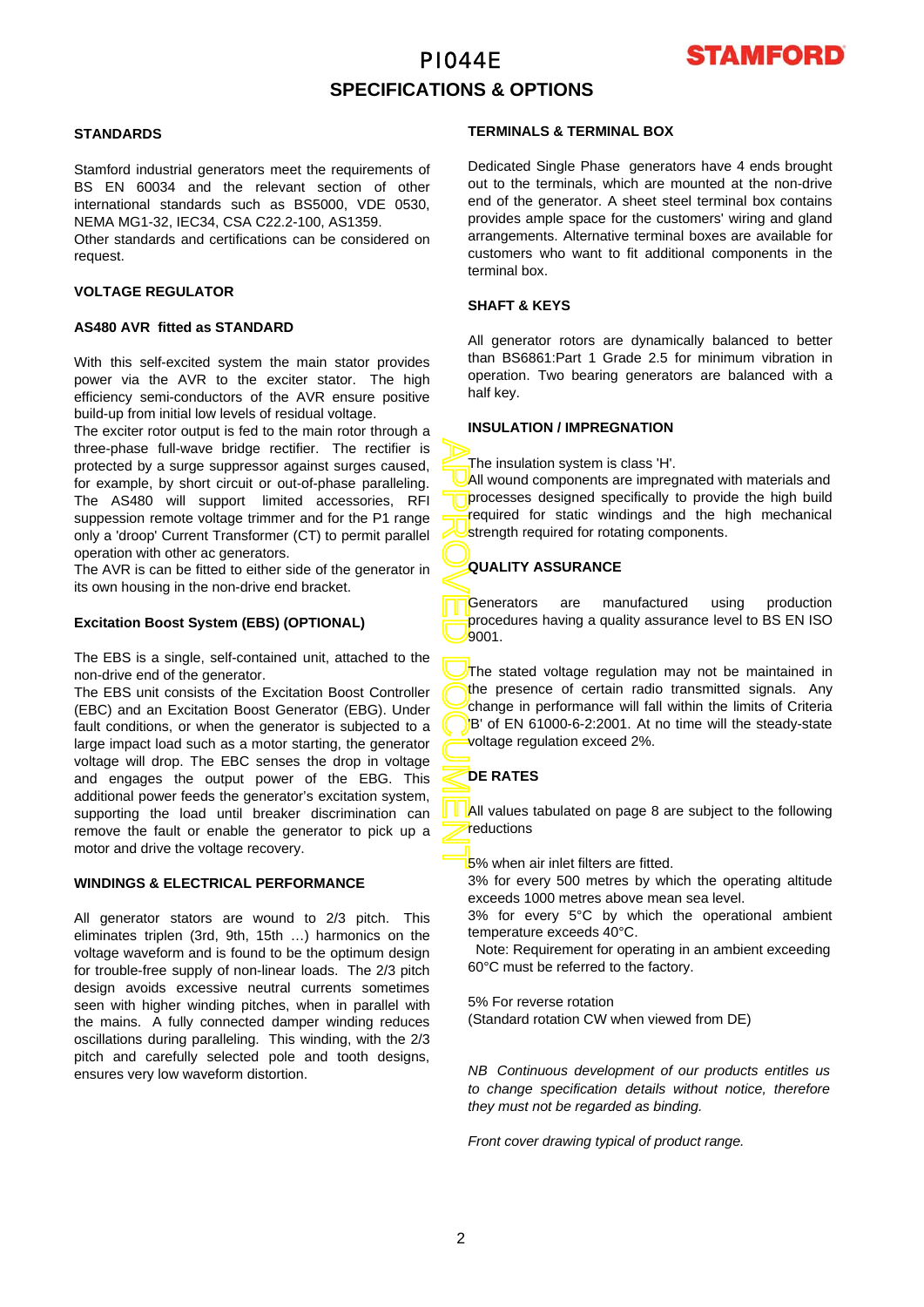

### **WINDING 06**

| <b>CONTROL SYSTEM</b>                                 | STANDARD AS480 AVR (SELF EXCITED)                              |                                                       |                    |                                                 |                                                                                      |      |             |                           |  |
|-------------------------------------------------------|----------------------------------------------------------------|-------------------------------------------------------|--------------------|-------------------------------------------------|--------------------------------------------------------------------------------------|------|-------------|---------------------------|--|
| <b>VOLTAGE REGULATION</b>                             | ± 1.0 %                                                        |                                                       |                    |                                                 |                                                                                      |      |             |                           |  |
| <b>SUSTAINED SHORT CIRCUIT</b>                        | SELF EXCITED MACHINES DO NOT SUSTAIN A SHORT CIRCUIT CURRENT   |                                                       |                    |                                                 |                                                                                      |      |             |                           |  |
| <b>CONTROL SYSTEM</b>                                 |                                                                | AS480 AVR WITH OPTIONAL EXCITATION BOOST SYSTEM (EBS) |                    |                                                 |                                                                                      |      |             |                           |  |
| <b>SUSTAINED SHORT CIRCUIT</b>                        |                                                                |                                                       |                    | REFER TO SHORT CIRCUIT DECREMENT CURVE (page 7) |                                                                                      |      |             |                           |  |
| <b>INSULATION SYSTEM</b>                              |                                                                | <b>CLASS H</b>                                        |                    |                                                 |                                                                                      |      |             |                           |  |
| <b>PROTECTION</b>                                     |                                                                | IP <sub>23</sub>                                      |                    |                                                 |                                                                                      |      |             |                           |  |
| <b>RATED POWER FACTOR</b>                             |                                                                | 0.8                                                   |                    |                                                 |                                                                                      |      |             |                           |  |
| <b>STATOR WINDING</b>                                 |                                                                |                                                       |                    |                                                 |                                                                                      |      |             |                           |  |
| <b>WINDING PITCH</b>                                  |                                                                | SINGLE LAYER CONCENTRIC                               |                    |                                                 |                                                                                      |      |             |                           |  |
|                                                       |                                                                | <b>TWO THIRDS</b><br>4                                |                    |                                                 |                                                                                      |      |             |                           |  |
| <b>WINDING LEADS</b><br><b>STATOR WDG. RESISTANCE</b> |                                                                |                                                       |                    |                                                 | 0.588 Ohms AT 22°C SERIES CONNECTED                                                  |      |             |                           |  |
|                                                       |                                                                |                                                       |                    |                                                 |                                                                                      |      |             |                           |  |
| <b>ROTOR WDG. RESISTANCE</b>                          |                                                                |                                                       |                    | $0.415$ Ohms at 22 $\degree$ C                  |                                                                                      |      |             |                           |  |
| <b>EXCITER STATOR RESISTANCE</b>                      |                                                                |                                                       |                    | 17.5 Ohms at 22°C                               |                                                                                      |      |             |                           |  |
| <b>EXCITER ROTOR RESISTANCE</b>                       |                                                                |                                                       |                    | 0.211 Ohms PER PHASE AT 22°C                    |                                                                                      |      |             |                           |  |
| <b>EBS STATOR RESISTANCE</b>                          |                                                                |                                                       |                    | 12.9 Ohms at 22°C                               |                                                                                      |      |             |                           |  |
| <b>R.F.I. SUPPRESSION</b>                             |                                                                |                                                       |                    |                                                 | BS EN 61000-6-2 & BS EN 61000-6-4, VDE 0875G, VDE 0875N. refer to factory for others |      |             |                           |  |
| <b>WAVEFORM DISTORTION</b>                            |                                                                |                                                       |                    |                                                 | NO LOAD < $1.5\%$ NON-DISTORTING LINEAR LOAD < $5.0\%$                               |      |             |                           |  |
| <b>MAXIMUM OVERSPEED</b>                              |                                                                |                                                       |                    |                                                 | 2250 Rev/Min                                                                         |      |             |                           |  |
| <b>BEARING DRIVE END</b>                              |                                                                | BALL. 6309-2RS (ISO)                                  |                    |                                                 |                                                                                      |      |             |                           |  |
| BEARING NON-DRIVE END                                 |                                                                | BALL. 6306-2RS (ISO)                                  |                    |                                                 |                                                                                      |      |             |                           |  |
|                                                       | 1 BEARING<br>2 BEARING                                         |                                                       |                    |                                                 |                                                                                      |      |             |                           |  |
|                                                       | WITH EBS                                                       |                                                       | <b>WITHOUT EBS</b> |                                                 | WITH EBS                                                                             |      | WITHOUT EBS |                           |  |
| <b>WEIGHT COMP. GENERATOR</b>                         | 80 kg                                                          |                                                       |                    | 78.3 kg                                         | 83 kg                                                                                |      |             | 81.3 kg                   |  |
| <b>WEIGHT WOUND STATOR</b>                            | 27 kg                                                          |                                                       |                    | 27 kg                                           | 27 kg                                                                                |      |             | 27 kg                     |  |
| <b>WEIGHT WOUND ROTOR</b>                             | 27.87 kg                                                       |                                                       |                    | 26.17 kg                                        | 28.87 kg                                                                             |      |             | 27.17 kg                  |  |
| <b>WR<sup>2</sup> INERTIA</b>                         | 0.0953 kgm <sup>2</sup>                                        |                                                       |                    | $0.0952$ kgm <sup>2</sup>                       | $0.097$ kgm <sup>2</sup>                                                             |      |             | $0.0953$ kgm <sup>2</sup> |  |
| SHIPPING WEIGHTS in a crate                           | 98.3 kg<br>109 kg<br>107.3 kg<br>100 kg                        |                                                       |                    |                                                 |                                                                                      |      |             |                           |  |
| PACKING CRATE SIZE                                    | 71 x 51 x 67 (cm)<br>71 x 51 x 67 (cm)                         |                                                       |                    |                                                 |                                                                                      |      |             |                           |  |
| <b>TELEPHONE INTERFERENCE</b>                         |                                                                | <b>TIF&lt;50</b><br>THF<2 $%$                         |                    |                                                 |                                                                                      |      |             |                           |  |
| <b>COOLING AIR</b>                                    |                                                                |                                                       |                    |                                                 | 0.135 m <sup>3</sup> /sec 286 cfm                                                    |      |             |                           |  |
| <b>VOLTAGE SERIES</b>                                 |                                                                | 220                                                   |                    |                                                 | 230                                                                                  |      | 240         |                           |  |
| <b>VOLTAGE PARALLEL</b>                               |                                                                | 110                                                   |                    |                                                 | 115                                                                                  |      | 120         |                           |  |
| <b>POWER FACTOR</b>                                   | 0.8                                                            | 1.0                                                   |                    | 0.8                                             | 1.0                                                                                  |      | 0.8         | 1.0                       |  |
| <b>KVA BASE RATING FOR REACTANCE</b><br>VALUES        | 7.7                                                            | 10.0                                                  |                    | 8.0                                             | 10.0                                                                                 | 8.4  |             | 10.0                      |  |
| Xd DIR. AXIS SYNCHRONOUS                              | 2.26                                                           | 2.94                                                  |                    | 2.15                                            | 2.69                                                                                 | 2.07 |             | 2.46                      |  |
| X'd DIR. AXIS TRANSIENT                               | 0.23                                                           | 0.30                                                  |                    | 0.22                                            | 0.28                                                                                 | 0.21 |             | 0.25                      |  |
| X"d DIR. AXIS SUBTRANSIENT                            | 0.15                                                           | 0.19                                                  |                    | 0.15                                            | 0.19                                                                                 | 0.14 |             | 0.17                      |  |
| Xq QUAD. AXIS REACTANCE                               | 1.09                                                           | 1.42                                                  |                    | 1.04                                            | 1.30                                                                                 | 1.00 |             | 1.19                      |  |
| X"g QUAD. AXIS SUBTRANSIENT                           | 0.24<br>0.31                                                   |                                                       |                    | 0.23                                            | 0.29                                                                                 | 0.22 |             | 0.26                      |  |
| XL LEAKAGE REACTANCE                                  | 0.09                                                           | 0.12                                                  |                    | 0.08                                            | 0.10                                                                                 | 0.08 |             | 0.10                      |  |
| X <sub>2</sub> NEGATIVE SEQUENCE                      | 0.20<br>0.26                                                   |                                                       |                    | 0.19                                            | 0.24                                                                                 | 0.18 |             | 0.21                      |  |
| X <sub>0</sub> ZERO SEQUENCE                          | 0.09                                                           | 0.12                                                  |                    | 0.08                                            | 0.10                                                                                 | 0.08 |             | 0.10                      |  |
| REACTANCES ARE SATURATED                              |                                                                |                                                       |                    |                                                 |                                                                                      |      |             |                           |  |
| T'd TRANSIENT TIME CONST.                             | VALUES ARE PER UNIT AT RATING AND VOLTAGE INDICATED<br>0.008 s |                                                       |                    |                                                 |                                                                                      |      |             |                           |  |
| T"d SUB-TRANSTIME CONST.                              |                                                                |                                                       |                    |                                                 | 0.002 s                                                                              |      |             |                           |  |
| T'do O.C. FIELD TIME CONST.                           |                                                                |                                                       |                    |                                                 | 0.17 s                                                                               |      |             |                           |  |
| Ta ARMATURE TIME CONST.                               |                                                                |                                                       |                    |                                                 | 0.007 s                                                                              |      |             |                           |  |
| <b>SHORT CIRCUIT RATIO</b>                            | 1/Xd                                                           |                                                       |                    |                                                 |                                                                                      |      |             |                           |  |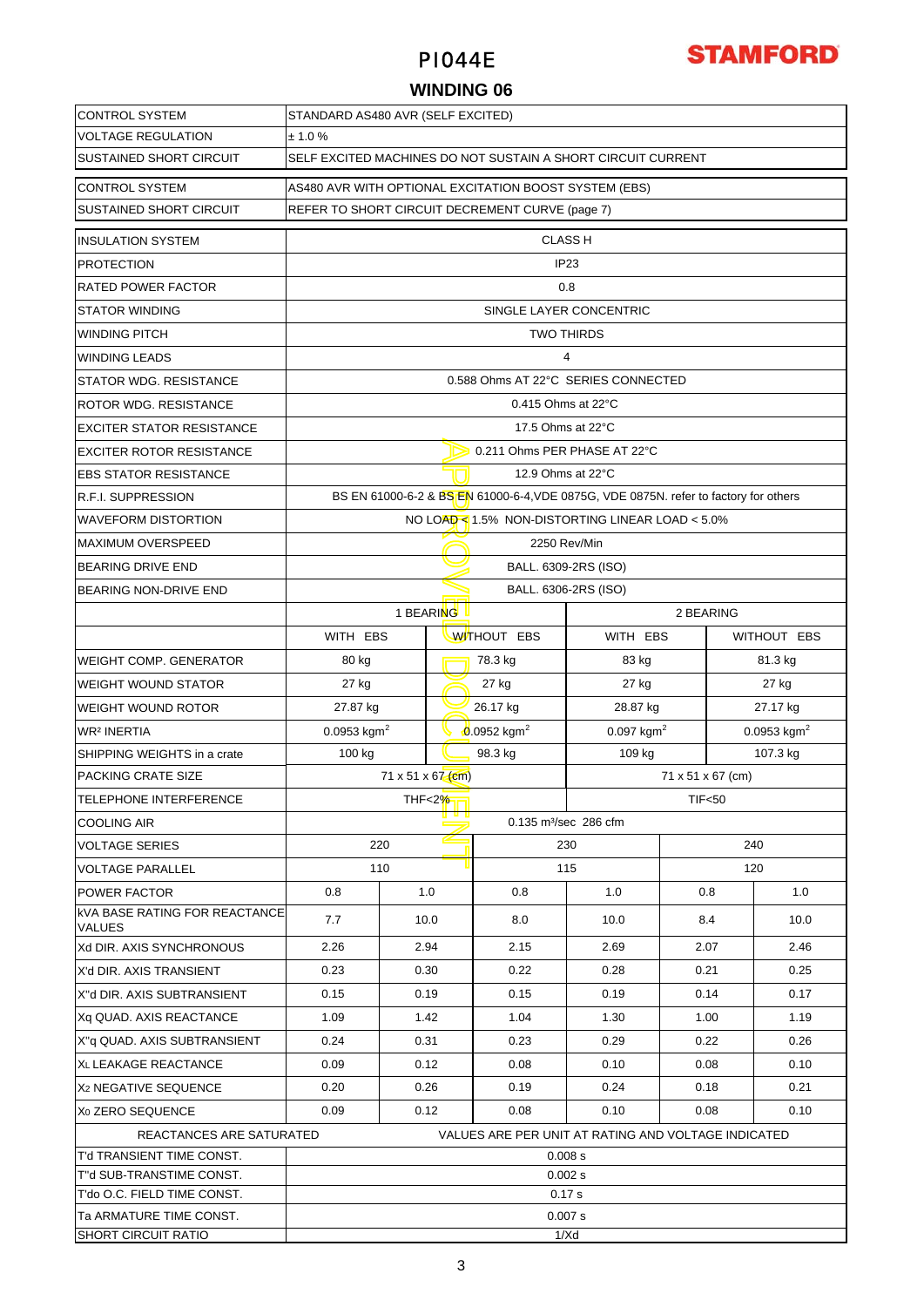

Winding 06 / 0.8pf







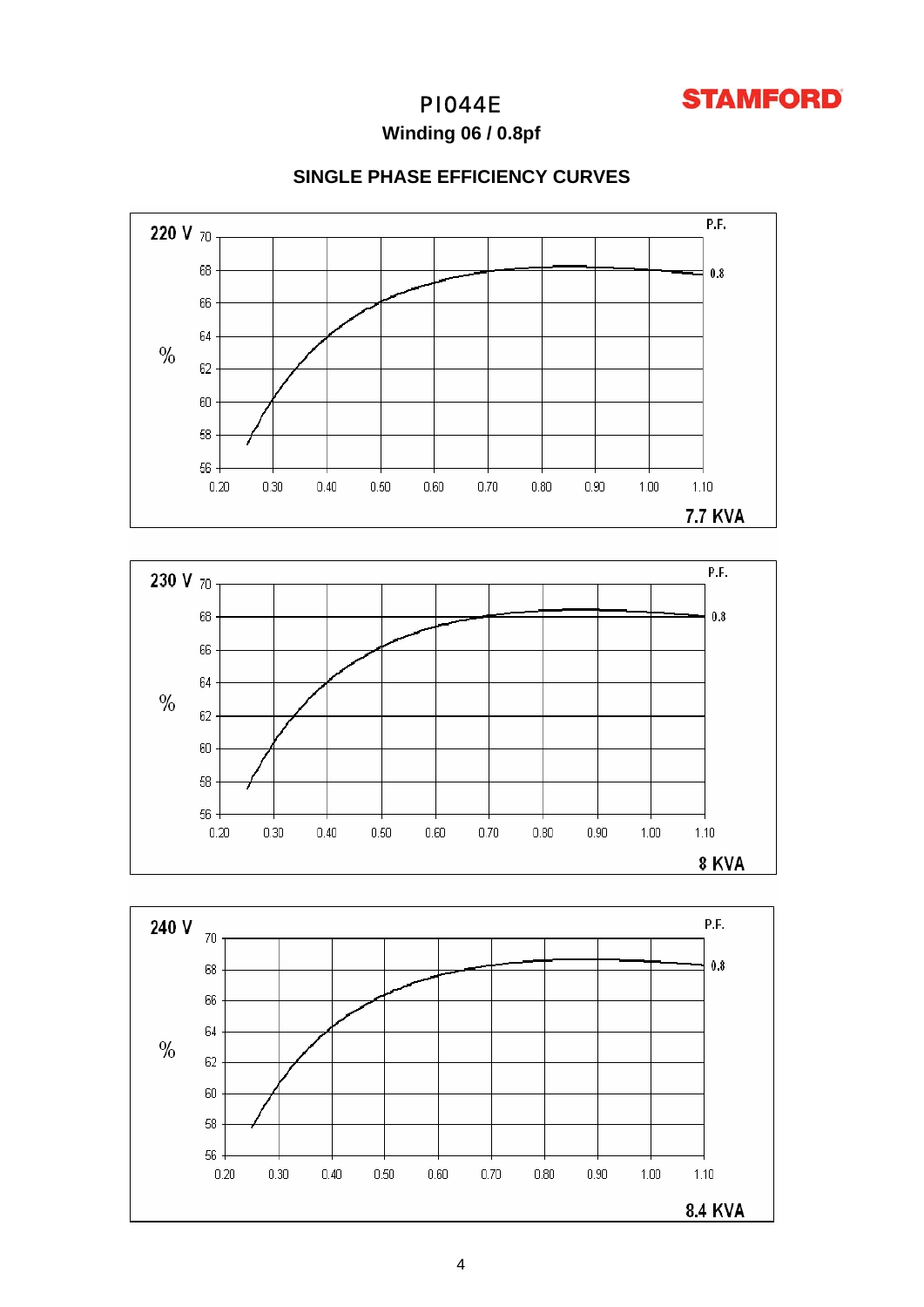

Winding 06 / 1.0pf

### **SINGLE PHASE EFFICIENCY CURVES**





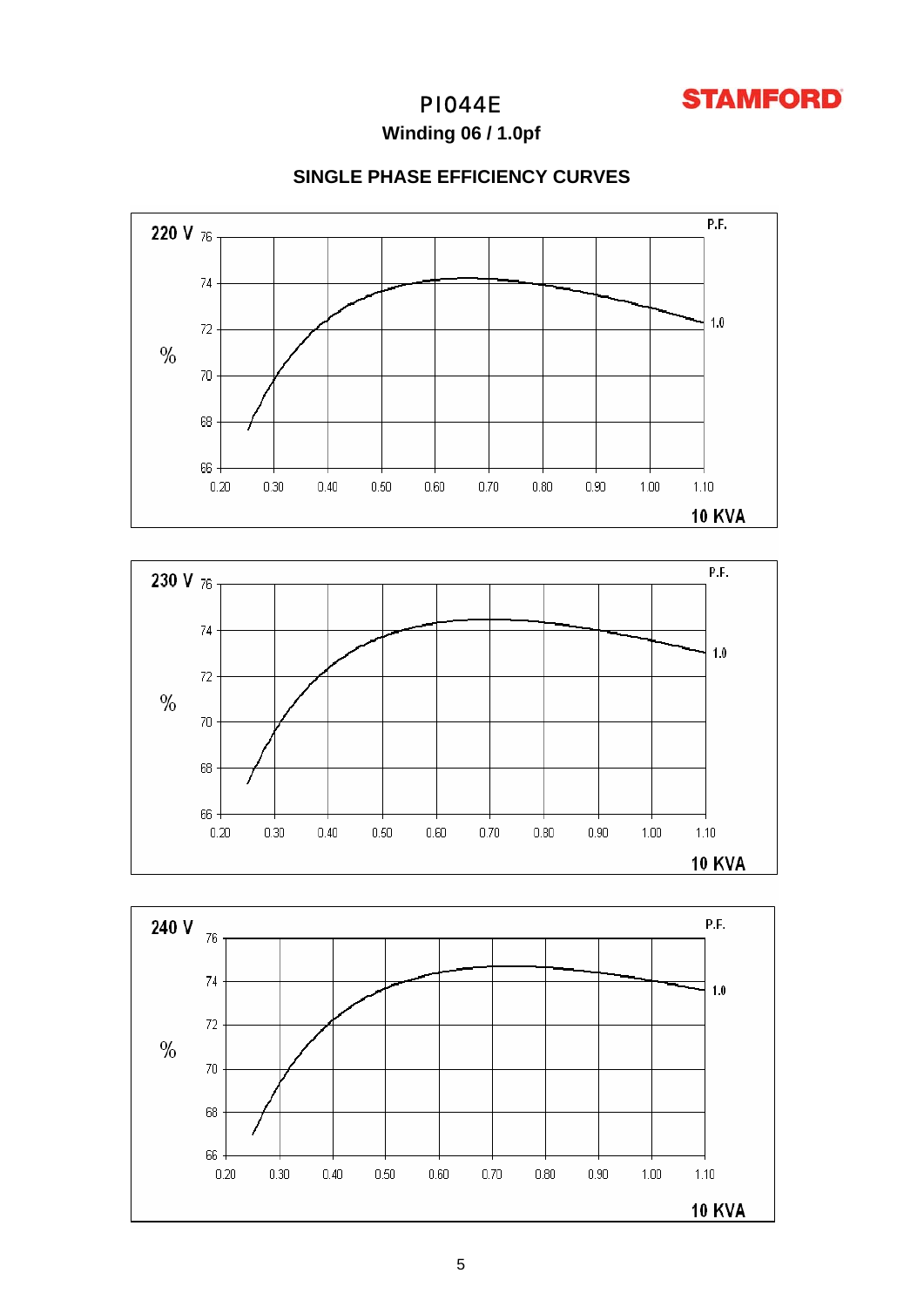

### **Winding 06 Locked Rotor Motor Startin g Curve**



5<br>0

 $\circ$ 

5

10

**PER CENT TRANSIENT VOLTAGE DIP** 

PER CENT TRANSIENT VOLTAGE DIP

15

20

25

30

### **AS480 AVR Without EBS**



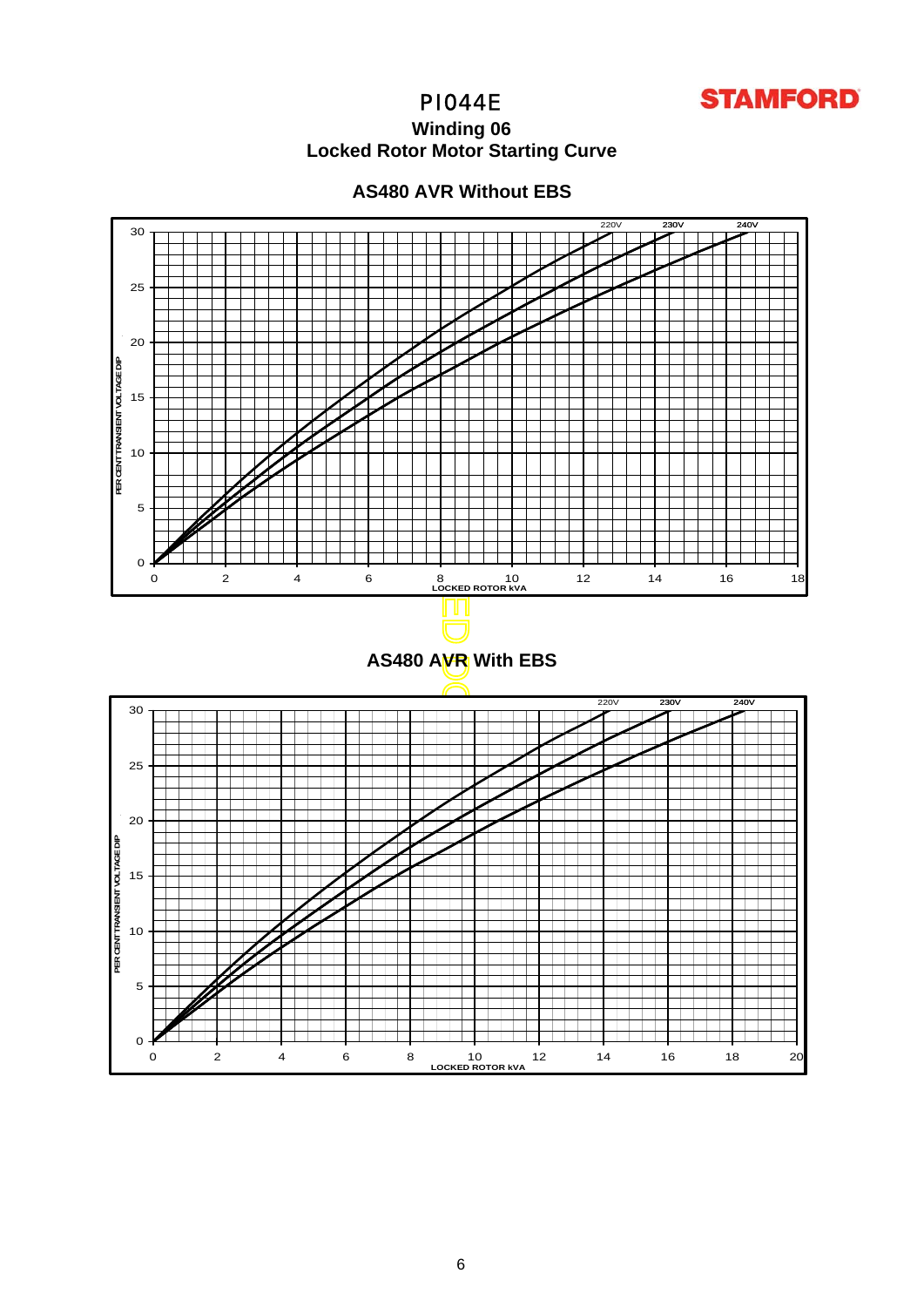

### **WITH EBS FITTED Winding 06 Short Circuit Decrement Curve. No-load Excitation at Rated Speed Based on series connection.**



### Sustained Short Circuit = 140 Amps

#### **Note**

The following multiplication factors should be used to adjust the values from curve between time 0.001 seconds and the minimum current point in respect of nominal operating voltage :

| Voltage | Factor   |
|---------|----------|
| 220V    | $X$ 1\00 |
| 230V    | $X$ 1005 |
| 240V    | $X$ 1.09 |
|         |          |

The sustained current value is constant irrespective of voltage level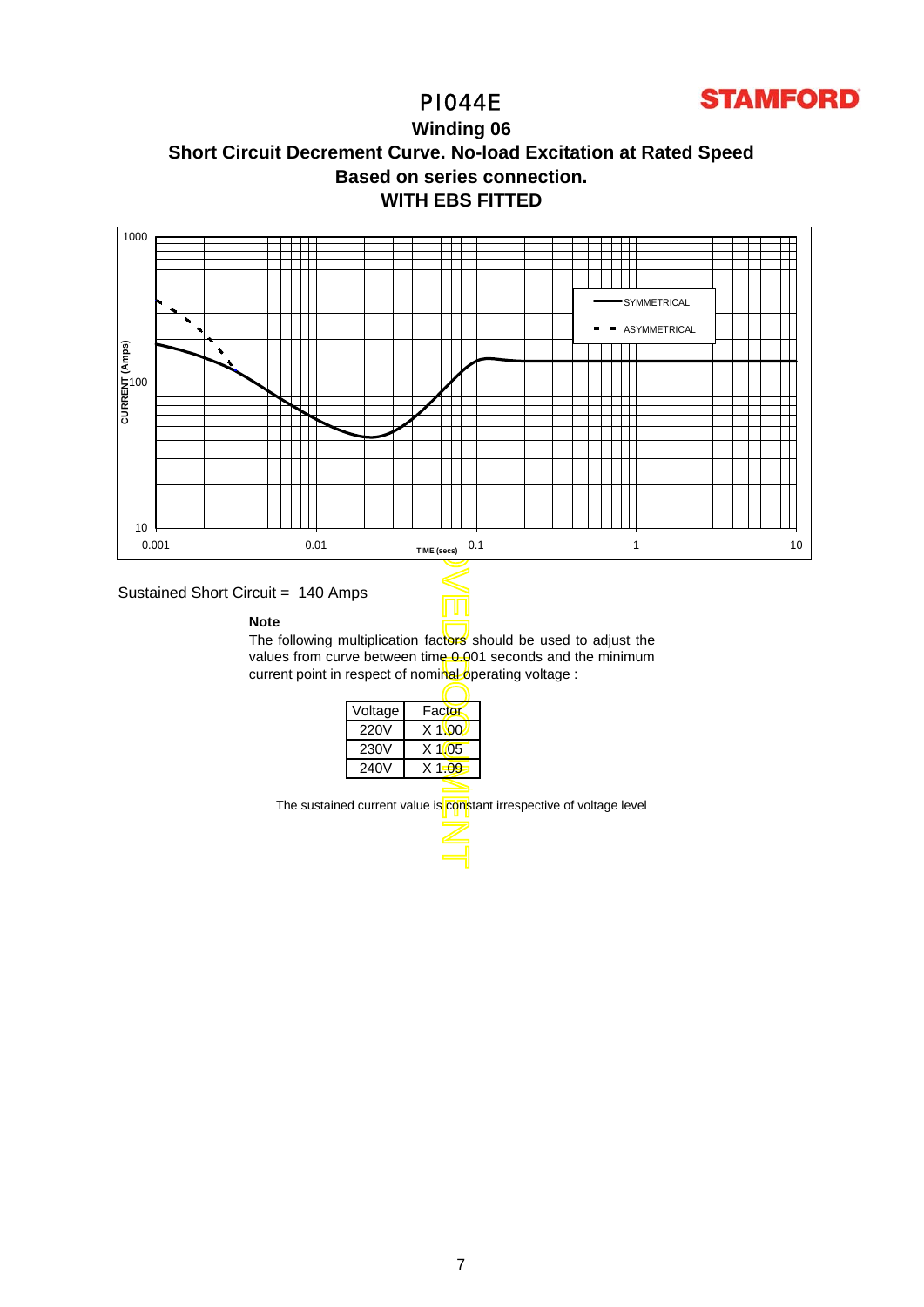# **STAMFORD**

# PI044E

# **Winding 06**

# **60**Hz

### **RATINGS**

|                   | Cont. F - 105/40°C |                   | Cont. H - 125/40°C |      |                   | Standby - 150/40°C |      |                   | Standby - $163/27^{\circ}$ C |      |                   |      |
|-------------------|--------------------|-------------------|--------------------|------|-------------------|--------------------|------|-------------------|------------------------------|------|-------------------|------|
| Class - Temp Rise |                    | 0.8 <sub>pf</sub> |                    |      | 0.8 <sub>pf</sub> |                    |      | 0.8 <sub>pf</sub> |                              |      | 0.8 <sub>pf</sub> |      |
| Series (V)        | 220                | 230               | 240                | 220  | 230               | 240                | 220  | 230               | 240                          | 220  | 230               | 240  |
| Parallel (V)      | 110                | 115               | 120                | 110  | 115               | 120                | 110  | 115               | 120                          | 110  | 115               | 120  |
| <b>kVA</b>        | 7.0                | 7.3               | 7.6                | 7.7  | 8.0               | 8.4                | 8.3  | 8.7               | 9.0                          | 8.5  | 8.8               | 9.2  |
| kW                | 5.6                | 5.8               | 6.1                | 6.2  | 6.4               | 6.7                | 6.6  | 7.0               | 7.2                          | 6.8  | 7.0               | 7.4  |
| Efficiency (%)    | 68.1               | 68.4              | 68.6               | 68.0 | 68.3              | 68.5               | 67.8 | 68.1              | 68.3                         | 67.7 | 68.0              | 68.3 |
| kW Input          | 8.2                | 8.5               | 8.9                | 9.1  | 9.4               | 9.8                | 9.7  | 10.3              | 10.5                         | 10.0 | 10.3              | 10.8 |

| Cont. F - 105/40°C<br>Class - Temp Rise                                                                                                              |                                | Cont. H - 125/40°C |      | Standby - 150/40°C |                   |      | Standby - 163/27°C |                   |      |      |                   |      |
|------------------------------------------------------------------------------------------------------------------------------------------------------|--------------------------------|--------------------|------|--------------------|-------------------|------|--------------------|-------------------|------|------|-------------------|------|
|                                                                                                                                                      |                                | 1.0 <sub>pf</sub>  |      |                    | 1.0 <sub>pf</sub> |      |                    | 1.0 <sub>pf</sub> |      |      | 1.0 <sub>pf</sub> |      |
| Series (V)                                                                                                                                           | 220                            | 230                | 240  | 220                | 230               | 240  | 220                | 230               | 240  | 220  | 230               | 240  |
| Parallel (V)                                                                                                                                         | 110                            | 115                | 120  | 110                | 115               | 120  | 110                | 115               | 120  | 110  | 115               | 120  |
| kVA                                                                                                                                                  | 9.1                            | 9.1                | 9.1  | 10.0               | 10.0              | 10.0 | 10.8               | 10.8              | 10.8 | 11.0 | 11.0              | 11.0 |
| kW                                                                                                                                                   | 9.1                            | 9.1                | 9.1  | 10.0               | 10.0              | 10.0 | 10.8               | 10.8              | 10.8 | 11.0 | 11.0              | 11.0 |
| Efficiency (%)                                                                                                                                       | 73.4                           | 74.0               | 74.4 | 72.9               | 73.5              | 74.0 | 72.4               | 73.1              | 73.7 | 72.3 | 73.0              | 73.6 |
| kW Input                                                                                                                                             | 12.4                           | 12.3               | 12.2 | 13.7               | $\mathbf{8.6}$    | 13.5 | 14.9               | 14.8              | 14.7 | 15.2 | 15.1              | 14.9 |
| <b>DIMENSIONS</b>                                                                                                                                    |                                |                    |      |                    |                   |      |                    |                   |      |      |                   |      |
| 446 WHEN FITTED WITH EBS-<br>54 (MAX) WHEN<br>FITTED WITH 'EBS<br>— 457 (MAX) OVERALL<br>339,5<br>$-65$<br><b>Hatalin</b><br>42,018<br>42,009<br>220 |                                |                    |      |                    |                   |      |                    |                   |      |      |                   |      |
|                                                                                                                                                      | 000000  <br>000000   <br>nnnnn |                    |      |                    |                   |      |                    |                   |      | ØF.  |                   |      |





APAPTOR

 $\emptyset$ "D 36  $40\frac{5}{3}$ 

451

489

|     | COUPLING DISC                         | $I - BRG$ |
|-----|---------------------------------------|-----------|
| SAE | $^{\mathrm{II}}$ A N $^{\mathrm{II}}$ | SAE       |
| 6.5 | 30.2                                  |           |
| 7.5 | 30.2                                  |           |
|     | 62                                    |           |
| LΩ  | 53.8                                  |           |
|     | 396                                   |           |



8-HOLES SPACED AS 12

8-HOLES SPACED AS 12

|   |            |              |   | 457 (MAX) OVERALL - |  |
|---|------------|--------------|---|---------------------|--|
|   | 220<br>IŠ0 | Ř            | I | $-339,5-$<br>阴阳     |  |
| Ó |            | 4-HOLES Ø14- |   |                     |  |
|   |            | 70 CRS -     |   | 228                 |  |





|     | 2-BRG APAPTOR |
|-----|---------------|
| SAE | "F"           |
|     | 359           |
|     | 406           |
|     | 455           |
|     | 493           |